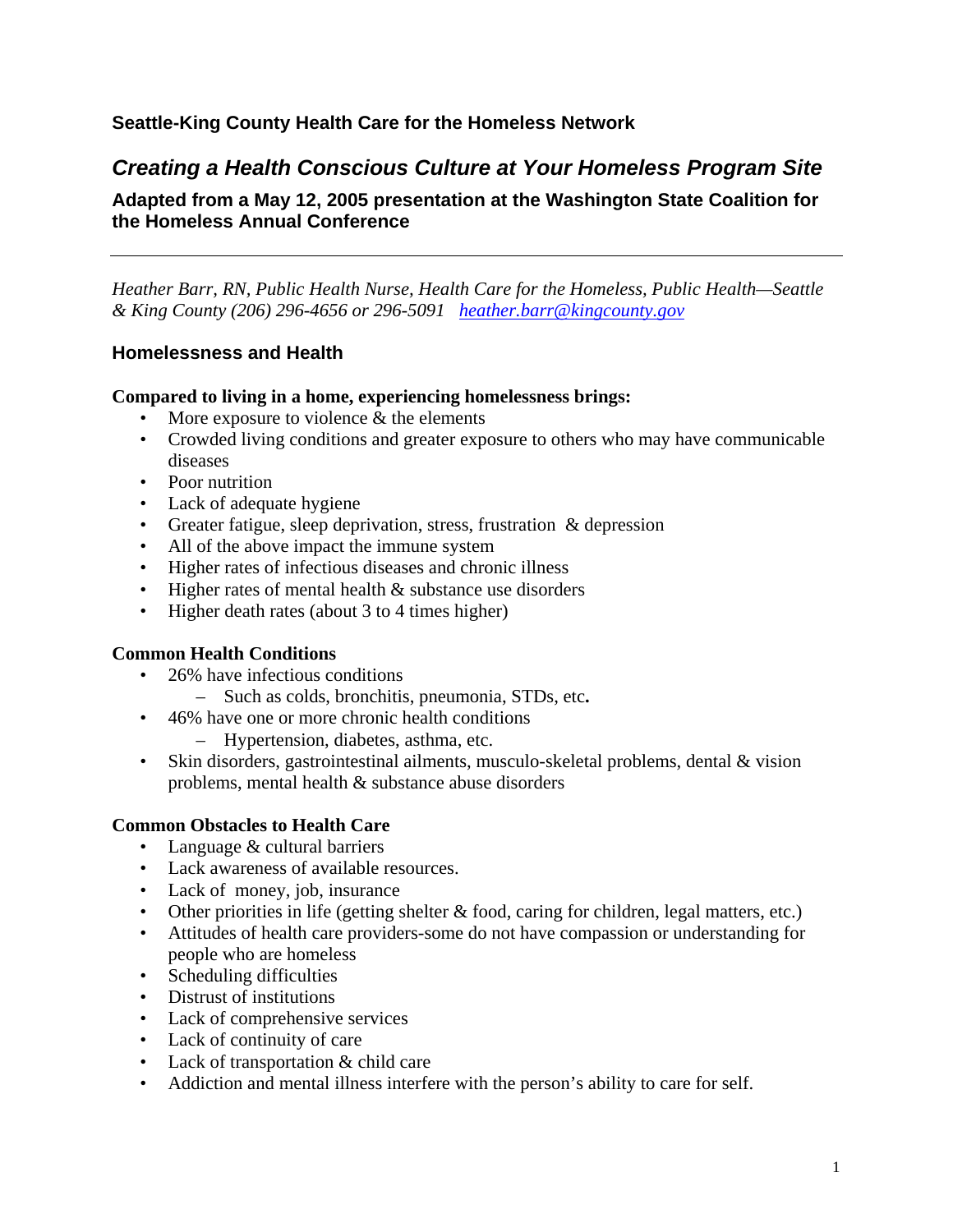## **Creating a Health Conscious Culture at Your Site**

## **1. Communicate Your Site's Intentions and Expectations about Health as Soon as the Client Crosses the Threshold**

You can help stop infectious diseases at the door with **five simple** *symptom* **questions**:

- 1. How are you feeling today? (energy level, appetite, any pain, general health)
- 2. Have you been coughing more than usual lately? Any sore throat, runny nose, fever (What diseases might you be thinking of?)
- 3. Have you been troubled by a rash, insect bites, or very itchy skin or scalp?
- 4. Do you have any sores or injuries that are not healed over?
- 5. Any digestive problems, upset stomach, vomiting, diarrhea (Should this person have any kitchen duties? *No*.)

### **What does the health component of your intake look like?**

- The importance of clear, kind language in the intake form; compassionate, consistent health-messages.
- What information do you collect, and what do you do with it?
- What level of detail do you really need for your site? Don't collect information that you don't need or use.

#### **Symptom questions—such as the five listed above--can help you plan and prevent spread:**

- Coughers may need to be "isolated", monitored, referred. Offer mask if needed.
- Treat the laundry of the itchy with extra care! Refer to care if lice or scabies is suspected. Beware of bed bugs. Talk to the client about this community wide problem. Consider implementing strategies to limit bed bug access to your facility.
- Place the vomiting/diarrhea clients near bathroom, supply with basin, towel, hand sanitizer.
- Make sure the client has band aids or dressings to cover wounds, refer to care as needed.

## **Communicate your intention clearly, kindly, compassionately, considerately**

- "Because we all share the same air and space here, we have to be especially careful about germs getting around."
- "We have a few rules about health to keep everyone safe."
- "I need to ask you a few personal questions. This is to help give you the best care we can while you are here."
- "This information is not meant to keep you from staying here, we just need to know how to best care for you while you are here."
- "In order to make your stay here more comfortable and safe I have to ask you about your health."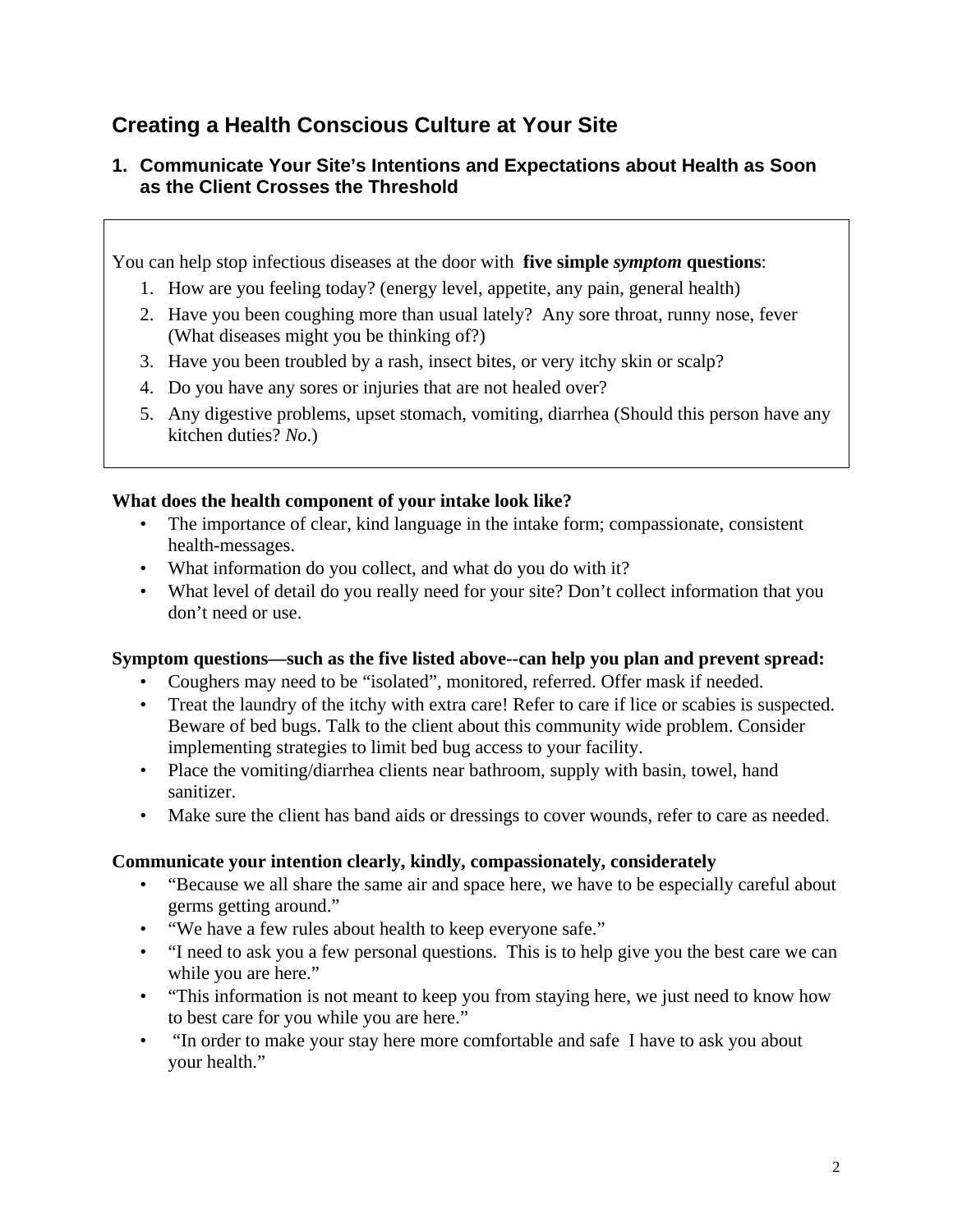#### **At some sites, a more expanded health intake may be appropriate.**

- "Do you have any health issues or concerns that we should know about? Anything like diabetes, heart problems, kidney or bladder problems, breathing problems, seizures, allergies, problems moving around, emotional or mental health problems?" [*Note: these are the kinds of common conditions that could really impact your program, so they are useful to know about.*]
- "Do you have a doctor, a clinic or other health care provider that you prefer to go to?"
- "Are you taking any medications at this time?"
- "Are you supposed to be taking any medications?"
- "Can you tell me what you take these medicines for?"
- "Do you have a supply of these medicines?"
- "Do you have any trouble taking your medicine?"
- Gentle inquiry with explanation helps build trust fast.
- Remember that your clients are often asked to give up lots of information and some may wish to withhold information for many reasons.

#### **Some questions that are** *not* **very helpful:**

- Stigma-laden questions such as "*do you have lice*?" or "*do you have any communicable diseases*?" are less likely to elicit open responses than symptom-focused questions.
- "*When was your last TB test? Was it positive*?" Not a helpful question. Many homeless people have a positive TB skin test because they have latent (dormant) TB infection, which is not a contagious condition. Homeless agencies should focus on symptoms of **active** TB disease. People with active TB are contagious and can spread the disease to others. Most useful is to ask about and observe for symptoms of active TB disease (coughing more than usual, weight loss, night sweats).

#### **2. Management Must Communicate Expectations about Health and Safety as Part of Orientation and in an On-going Fashion. Staff Must Have Tools and Support to Implement Best Practices Regarding Health**

Best-practice guidelines, self-assessments

Health and Safety Committees (recommend having a couple of your site's guests or former guests participate on this committee)

#### **Health Policies:**

- 1. Staff Health
- 2. General Cleaning
- 3. Kitchen Hygiene
- 4. Laundry
- 5. Standard Precautions (Blood-Borne Pathogens/Universal Precautions)
- 6. Lice and scabies control policies
- 7. Bed Bugs
- 8. TB Prevention and Control policy
- 9. Emergency/Disaster Policies
- 10. Medication Policy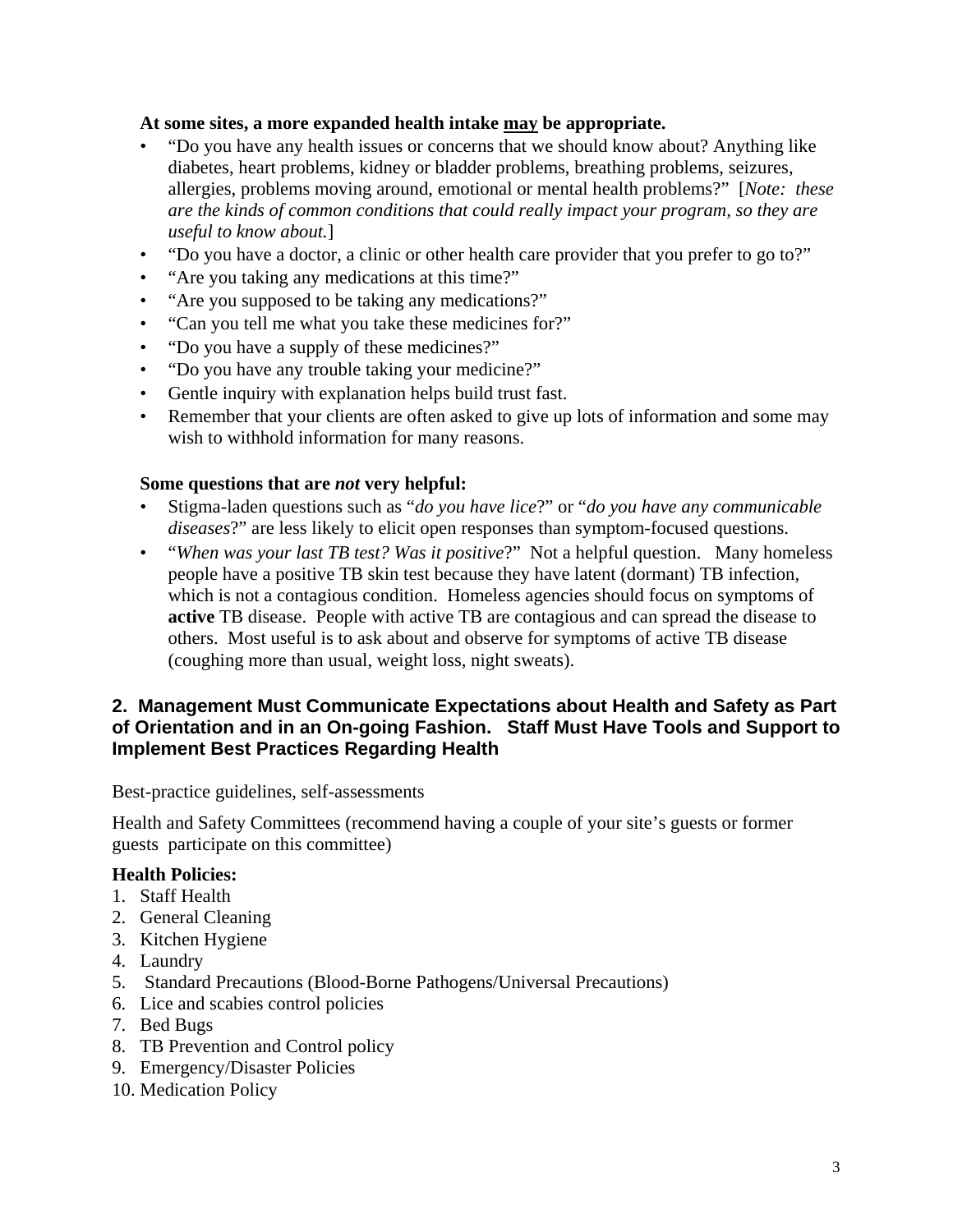11. Policy on keeping & retaining guest attendance logs or tenant lists (legible, full names of persons, dates they stayed) as well as an incident log.

### **Training for staff:**

- 1. Communicable Disease Control
- 2. First Aid/Responding to medical emergencies in the shelter setting
- 3. Emergency/Disaster/Pandemic Plan Implementation
- 4. Food safety (if applicable)
- 5. Recognition and reporting of child abuse and elder abuse (as applicable)

### **Gear-Up:**

- 1. First Aid Kits
- 2. Disaster Supplies
- 3. Personal Protective Equipment
- 4. Think ahead about how to achieve some form of isolation for clients with contagious illness.

## **3. Communicate Your Intentions and Expectations About Health to Your Clients**

#### **Information and Referral Options**

- 1. Designated personnel-like an on-site nurse.
- 2. Signs, files, pamphlets, posters
- 3. Newsletters to include health and safety information
- 4. Bulletin Boards

## **Hygiene and Health Groups for Clients**

- 1. Staff-facilitated. No need to be a health expert to facilitate a general discussion group about health concerns; make sure clients know the limits of your subject knowledge.
- 2. Consider separate men's and women's groups
- 3. Community partners: seek out guest speakers/presenters (local clinic RN, Community Extension, Health Department, Diabetes Association, drug and alcohol recovery centers, STD clinic, Parenting groups, American Cancer Society, schools of social work, nursing, medicine, alternative medicine schools, local fire department)

## **Involve Your Guests in Health and Safety Dialogues**

- 1. Survey, poll to get information about health and safety concerns
- 2. Conduct focus groups to get detailed information from guests
- 3. Food choices if site provides food, offer healthiest possible food choices; try to address special nutrition needs of pregnant women, diabetics, people on dialysis and others

## **4. Create Environments that Encourage Health and Discourage Disease**

- 1. Post mission statement, it should have language addressing your site's perspective on health
- 2. Budget for hygiene supplies
- 3. Trusting relationships are key to opening conversations about health, provide some private space for confidential conversations
- 4. Posters for increasing awareness of respiratory hygiene (cover your cough) (TB symptoms) (use of masks)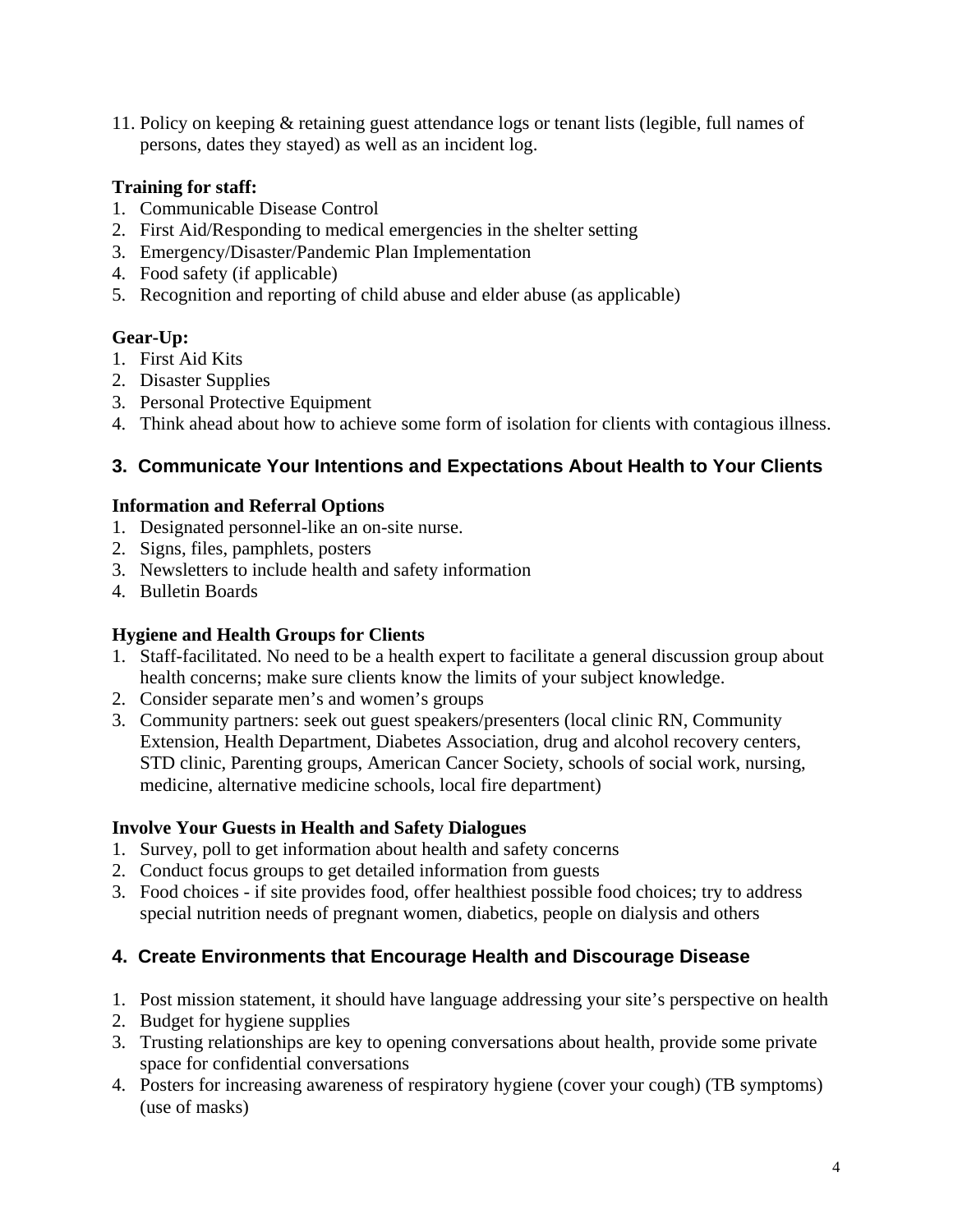- 5. Posters for hand washing awareness and encouragement.
- 6. Posters that discourage sharing personal items
- 7. Posters that advertise local clinics, special events, health fairs
- 8. Pamphlets about health issues
- 9. Wall mounted tissue boxes, trash cans in conspicuous places
- 10. Wall mounted alcohol-based hand-sanitizer dispensers, signs encouraging use
- 11. Appropriate childproofing (if site serves children)
- 12. Does your site have a web page? Do you have any health information there, or indication that health is a priority at your site?

#### **In Summary**

- **Intake procedures can help stop germs at the door.**
- **Identify the ill, plan care and placement accordingly, and refer to care ASAP.**
- **Staff training will raise awareness of communicable disease issues and policies.**
- **Your environment can be modified to assist you in germ control.**

#### **Sample Policies and Guidelines**

The following sample policies, protocols, and guidelines are available from Seattle-King County Health Care for the Homeless Network. They have been developed by the HCHN Public Health Nurse and can be mailed or e-mailed to you on request. Call us at (206) 296-5091 to request a copy or visit our webpage: www.kingcounty.gov/health/hch

- Basic Health & Safety Standards / Communicable Disease Control
- Universal Precautions
- Staff health
- Sample blood/body fluid exposure policy
- General cleaning
- Kitchen hygiene
- Laundry
- Lice
- Scabies

#### **Tools & Publications of Interest to Homeless Programs**

#### **Stop Germs! Introduction to strategies for reducing communicable diseases for providers serving homeless populations**

**This 7-part video series details tips on preventing germs through airborne, food borne, blood borne and direct/indirect contact in setting that serve people who are homeless.**

*The Health Care of Homeless Persons: A Manual of Communicable Diseases & Common Problems in Shelters & on the Streets*. James J. O'Connell MD, editor. 384 pages. June 2004. Available for \$15 at www.nhchc.org – go to "Publications." Can also be viewed free on-line.